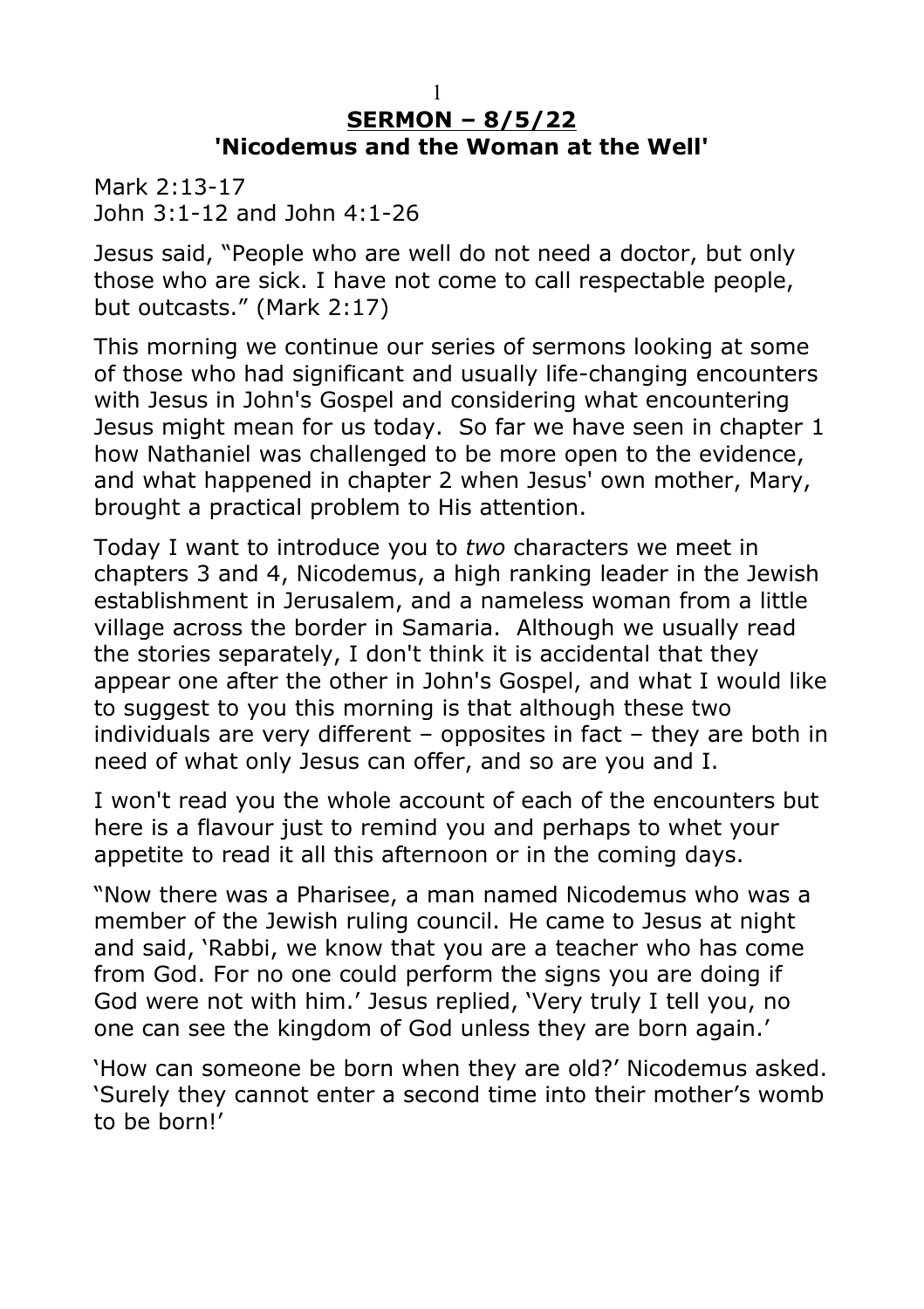Jesus answered, 'Very truly I tell you, no one can enter the kingdom of God unless they are born of water and the Spirit. Flesh gives birth to flesh, but the Spirit gives birth to spirit. You should not be surprised at my saying, "You must be born again."

'How can this be?' Nicodemus asked.

'You are Israel's teacher,' said Jesus, 'and do you not understand these things? I have spoken to you of earthly things and you do not believe; how then will you believe if I speak of heavenly things?" (John 3:1-12)

"So [Jesus] left Judea and went back once more to Galilee. Now he had to go through Samaria. So he came to a town in Samaria called Sychar. Jacob's well was there, and Jesus, tired as he was from the journey, sat down by the well. It was about noon. When a Samaritan woman came to draw water, Jesus said to her, 'Will you give me a drink?' (His disciples had gone into the town to buy food.) The Samaritan woman said to him, 'You are a Jew and I am a Samaritan woman. How can you ask me for a drink?'

Jesus answered her, 'If you knew the gift of God and who it is that asks you for a drink, you would have asked him and he would have given you living water.'

'Sir,' the woman said, 'you have nothing to draw with and the well is deep. Where can you get this living water? Jesus answered, 'Everyone who drinks this water will be thirsty again, but whoever drinks the water I give them will never thirst. Indeed, the water I give them will become in them a spring of water welling up to eternal life.'

The woman said to him, 'Sir, give me this water so that I won't get thirsty and have to keep coming here to draw water.'

He told her, 'Go, call your husband and come back.'

'I have no husband,' she replied. Jesus said to her, 'You are right when you say you have no husband. The fact is, you have had five husbands, and the man you now have is not your husband. What you have just said is quite true.'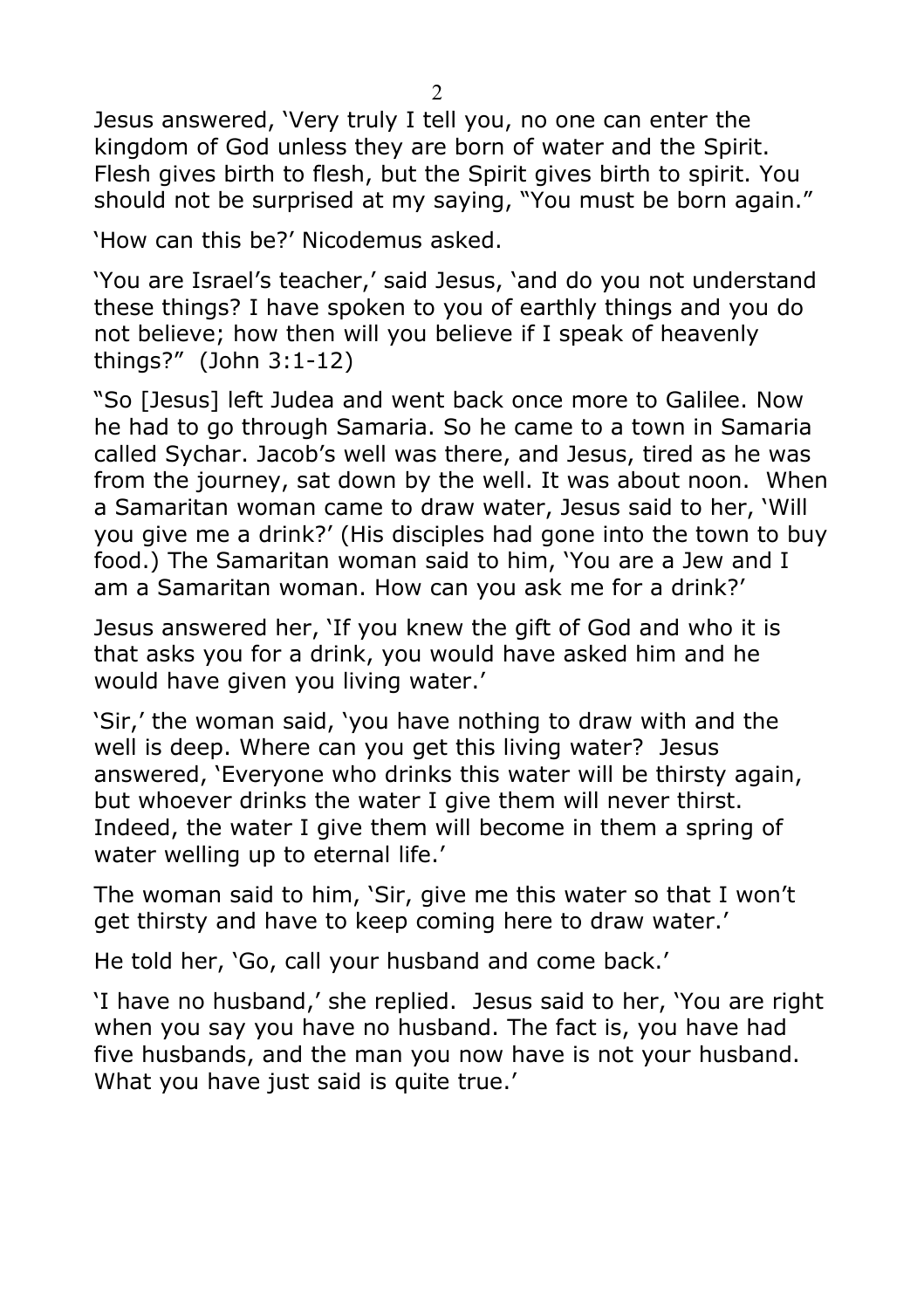The woman said, 'I know that Messiah is coming. When he comes, he will explain everything to us.' Then Jesus declared, 'I, the one speaking to you – I am he."" (John  $4:1-26$ )

These two individuals couldn't be more different. Nicodemus is an insider while the woman is an outcast. He is a man and she is a woman. He is a Jew, an expert in the Law and a Pharisee, albeit one who is unusually open to Jesus. She is a Samaritan, that is to say a heretic in the eyes of the Jews, and even shunned by her own people as a woman of ill-repute, albeit she too is waiting for the Messiah. It's as if John wants to emphasise the differences between them. For good measure, he tells us that Nicodemus came to Jesus under cover of darkness, perhaps scared in case his respectability would be compromised if he was seen with the Nazarene, and he also tells us that the woman came to the well at high noon when no-one else would be there because of the heat.

They are both looking for something that will satisfy them. The point is that they are both looking in the wrong place for it. The woman is looking for satisfaction in the arms of men and has been disappointed time and again. In place of the water she has come to draw from the well, Jesus offers her the living water of the Spirit that wells up to eternal life. She needs a new beginning. Nicodemus on the other hand thinks he has found satisfaction through his own moral and spiritual accomplishments, but in fact he has put himself in place of God and built his life on his own pride. He needs to learn that just as he contributed nothing to being born into this world in the first place, he needs to submit to being born again, born anew, born from above. He too needs a new beginning.

"All have sinned and fall short of the glory of God," the apostle Paul writes to the Romans. The outcast woman at the well has sinned – of course she has, that's why she is considered an outcast – but so has the respectable insider Nicodemus. And so, my friends, have all of us. If we are not ready to acknowledge that then Jesus is nothing to us. If we are prepared to admit it then Christ offers us a new start that we may be born again to eternal life.